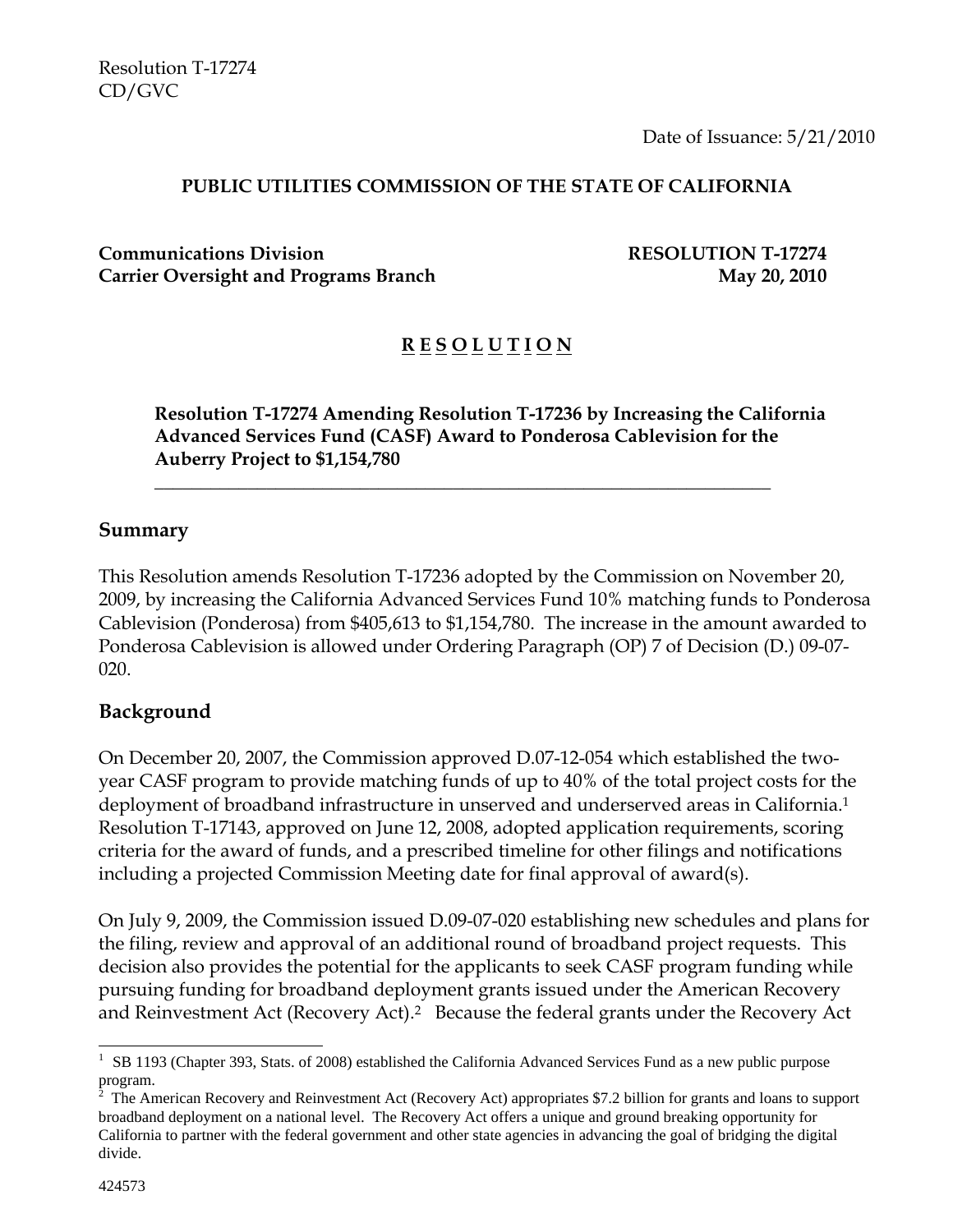can fund up to 80% of the project, the Commission provided applicants in D.09-07-020 the opportunity to seek an additional 10% funding coverage from the CASF, leaving only 10% for the applicant to provide.

As of May 5, 2010, the Commission has granted CASF funding of \$91.37 million for 44 projects covering 29,287 square miles, benefiting 313,283 potential households. \$12.04 million has been approved for 17 unserved area projects covering 4,303 square miles to benefit 33,327 households, while \$79.33 million has been approved for 27 underserved areas covering 24,984 square miles, to benefit 279,956 households.

Of the 44 projects approved for CASF funding, 14 projects totaling \$66.96 million have been granted conditional approval (i.e., approval is dependent on the applicants' securing Recovery Act funding for 80% of the broadband project's cost).

On November 20, 2009, in Resolution T-17236, the Commission approved contingent CASF funding of \$405,613 representing 10% of the total project costs to Ponderosa Cablevision for its Auberry project in Fresno County. Ponderosa submitted the same project for funding under the Recovery Act during the first application round.

On April 8, 2010, Ponderosa sent a letter to the Director of the Communications Division requesting an increase in their approved CASF award since the Recovery Act funding Ponderosa was able to secure was for a 50% loan/50% grant combination.

## **Discussion**

This Resolution increases CASF funding to Ponderosa's Auberry project to \$1,154, 780 in Fresno County.

In its Recovery Act funding request, Ponderosa filed a combined Broadband Technology Opportunities Program (BTOP) and Broadband Initiatives Program (BIP) funding request to the National Telecommunications and Information Administration (NTIA) and the Rural Utilities Service (RUS), respectively, during the first application round. Ponderosa sought an 80% BTOP grant from NTIA in concert with the CASF 10% award to make the project financially viable. Ponderosa was unable to secure an 80% grant funding from the BTOP but was awarded a BIP 50% loan of \$1,926,430 and 50% grant of \$1,926,430 from the RUS.

Ponderosa estimates that the 50% loan/50% grant combination will result in losses in income before taxes of over \$100,000 during the first 5 years. With a 50%loan/50% grant combination, the company is concerned that this project is not financially viable. While Ponderosa admits that the income from broadband service may eventually improve, this may occur after equipment replacement is needed. Ponderosa thus requests an increase in the CASF award to 50% of the \$1,926,430 loan amount in accordance with OP 7 of D.09-07-020. Ponderosa asserts that a higher CASF grant will allow this project to become financially viable.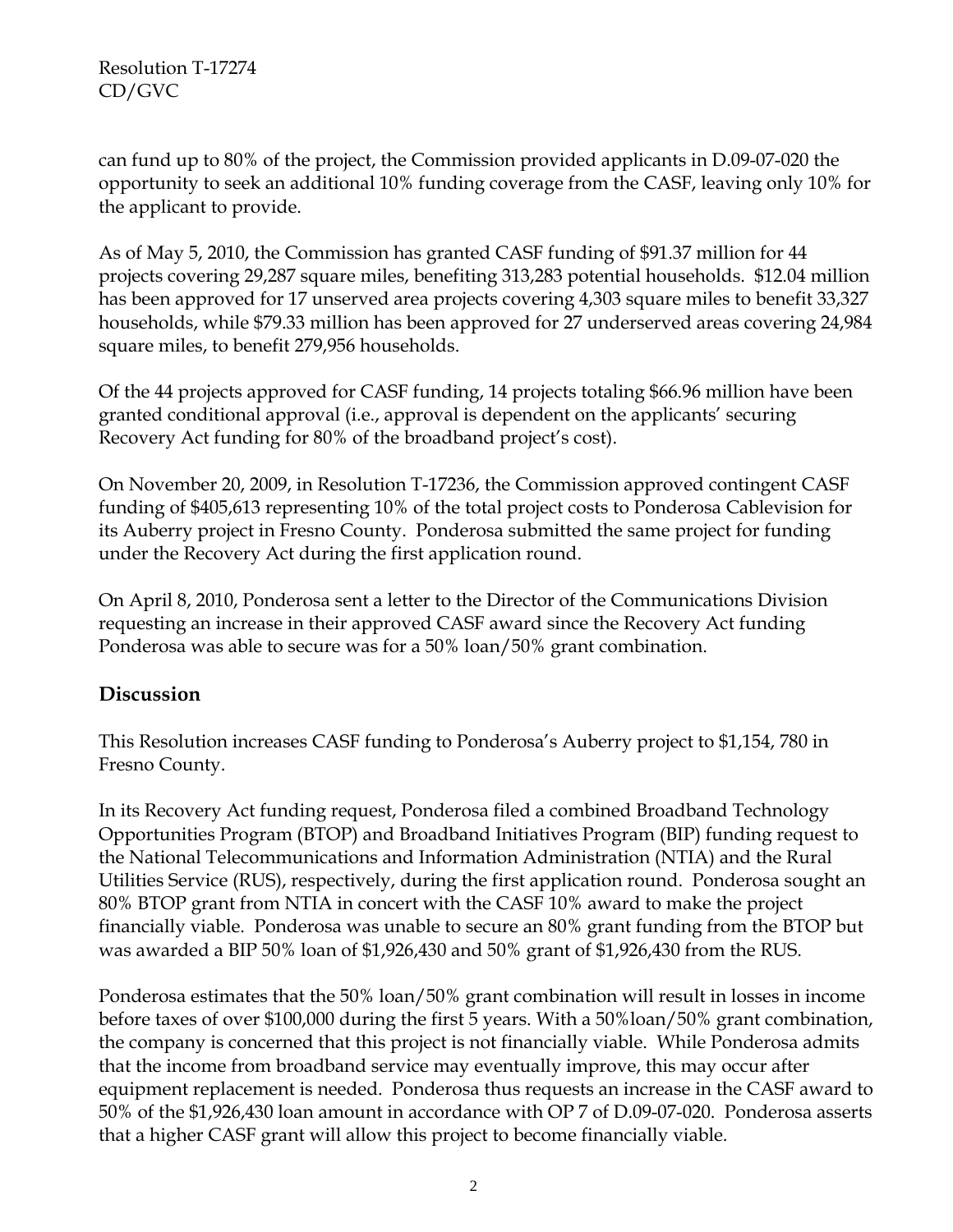Pursuant to Decision (D.) 09-07-020, OP 7:

In situations where an applicant receives an award of up to 10% matching California Advanced Service Fund funds, but where matching American Recovery and Reinvestment Act funds are awarded below the amount that the applicant requested, such applicants shall be permitted to reapply with the California Public Utilities Commission for additional California Advanced Service Fund funding up to a cumulative maximum of 40% of the broadband project cost, or 50% of the requested American Recovery and Reinvestment Act funding that was denied, whichever is less.

Therefore, CASF can fund up to a cumulative maximum of 40% of the broadband project cost, or 50% of the requested Recovery Act grant funding that was denied, whichever is less. The calculation of the two options is shown below and it shows that the CASF funding of 50% of the denied grant amount is less than 40% of the broadband project cost.

| Option 1:50% of the Denied Recovery grant amount requested |                 |                |
|------------------------------------------------------------|-----------------|----------------|
| Recovery Act grant funding originally requested            | \$3,424,764     |                |
| Recovery Act grant awarded                                 | $-$ \$1,926,430 |                |
| Amount not approved as grant under the Recovery Act        | \$1,498,334     |                |
| CASF funding allowed (50% of \$1,498,334)                  |                 | \$749,167.00   |
| Option 2: 40% of the total project cost                    |                 |                |
| Ponderosa project cost filed                               | \$4,056,126     |                |
| 40% of project cost (\$4,056,126x0.4)                      |                 | \$1,622,450.40 |

Based on these two options, CD recommends granting Ponderosa an additional CASF grant of \$749,167.00.

Thus, Ponderosa CASF total CASF funding will be:

| CASF funding award authorized per Resolution T-17236 | \$405,613   |
|------------------------------------------------------|-------------|
| CASF funding allowed per D.09-07-020 (Option 1)      | \$749,167   |
| <b>Total CASF Award</b>                              | \$1,154,780 |

With the Recovery Act grant and with this adjustment to Ponderosa's CASF funding award, Ponderosa will still be expected to fund the remainder of the total project cost of approximately \$974,000 (24% of the total project cost) through their internally generated funds and/or through other external funding source(s).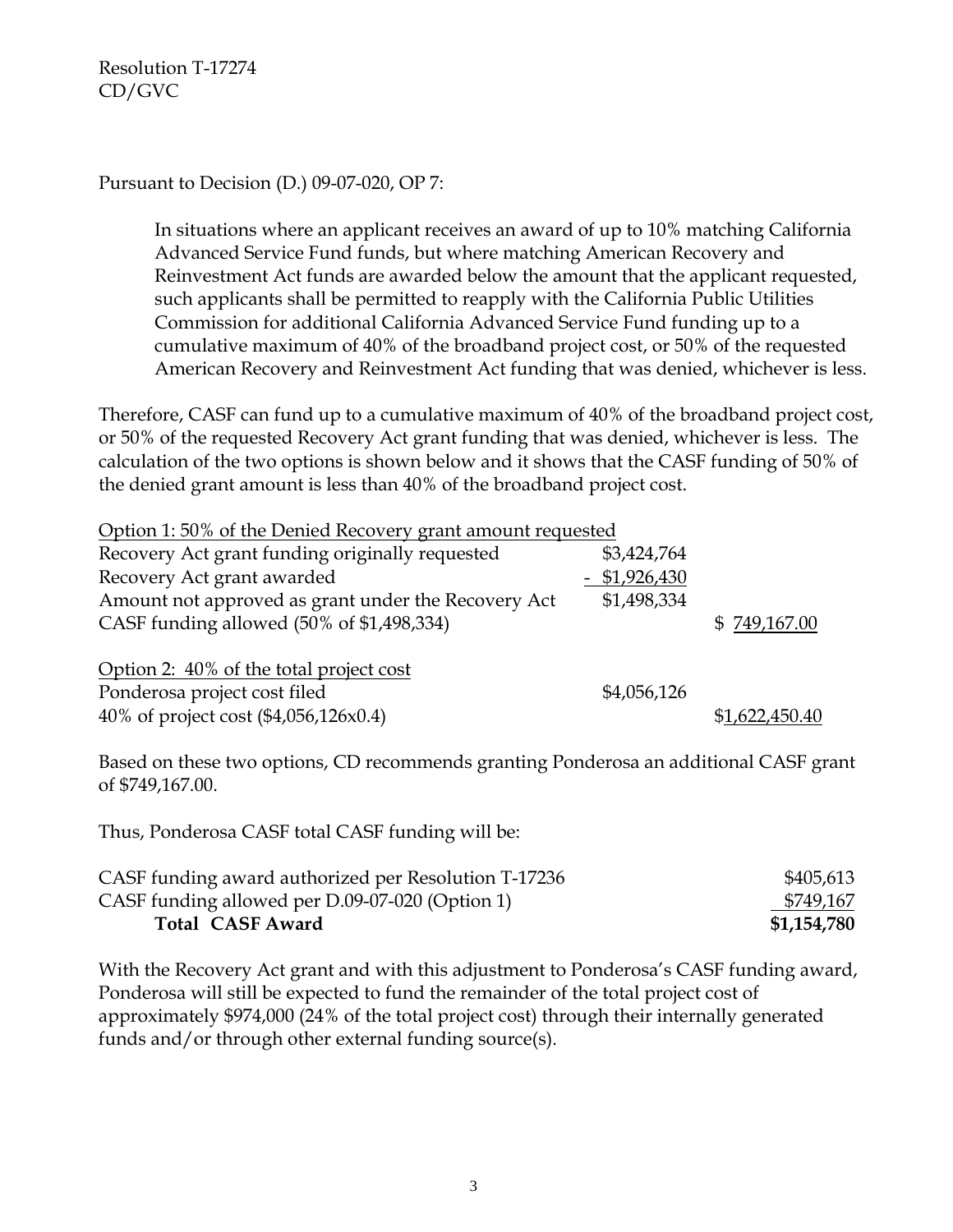#### Loan Compliance Requirement

To prevent a scenario in which Ponderosa can leverage Recovery grants and loans with CASF awards to collect in excess of 100% of the project costs, CD recommends that the Commission direct Ponderosa to forego the portion of the loan<sup>3</sup> equivalent to this CASF grant award. As a condition of this grant, Ponderosa should submit proof to CD's Director that it will be foregoing the portion of the loan equivalent to this CASF grant award. Further, CD should be copied on future correspondence between Ponderosa and RUS. CD will send notice of this resolution to the RUS Administrator.

## **Conclusion**

The Commission finds CD's recommended increase in the CASF award to Ponderosa to \$1,154,780 or an increase of \$749,167 from the \$405,613 originally approved under Resolution T-17236 reasonable and consistent with Commission orders, and, therefore, adopts such award.

Approval of Ponderosa's funding is based on the provision of notification that Ponderosa is foregoing the Recovery Act loan award equivalent to this CASF award**.** 

Except for the amount of CASF funding award addressed in this resolution, all conditions and requirements relative to CASF funding of Ponderosa's Auberry project as specified in Resolution T-17236 remain in force**.** 

#### **Comments on Draft Resolution**

In compliance with PU Code § 311(g), a notice letter was emailed April 20, 2010, informing a) all CASF applicants filing under D.09-07-020, and b) parties on the service list of R.06-06-028 of the availability of the draft of this Resolution for public comments at the Commission's website http://www.cpuc.ca.gov/static/documents/index.htm. This letter also informed parties that the final conformed Resolution adopted by the Commission will be posted and will be available at this same website.

On May 4, 2010, The Division of Ratepayer Advocates (DRA) filed the following comments on the draft resolution:

- Draft resolutions amending previous resolutions should provide enough detail to evaluate exactly what the CASF is being asked to fund without the need to refer to previous resolutions;
- There is a need for a more granular level of detail in the applications;
- Require that the grant recipients waive any installation/service fees; and

<sup>1</sup> <sup>3</sup> Since Ponderosa has been awarded a combined 50% loan which was not anticipated and 50% grant, CASF will grant matching funds of up to 10% plus half of the amount requested from Recovery Act that was denied. This amount denied from ARRA would be 30% (80% requested less the 50% granted). One half of this amount would be 15%. This 15% will be added to the 10% previously approved in Resolution T-17236.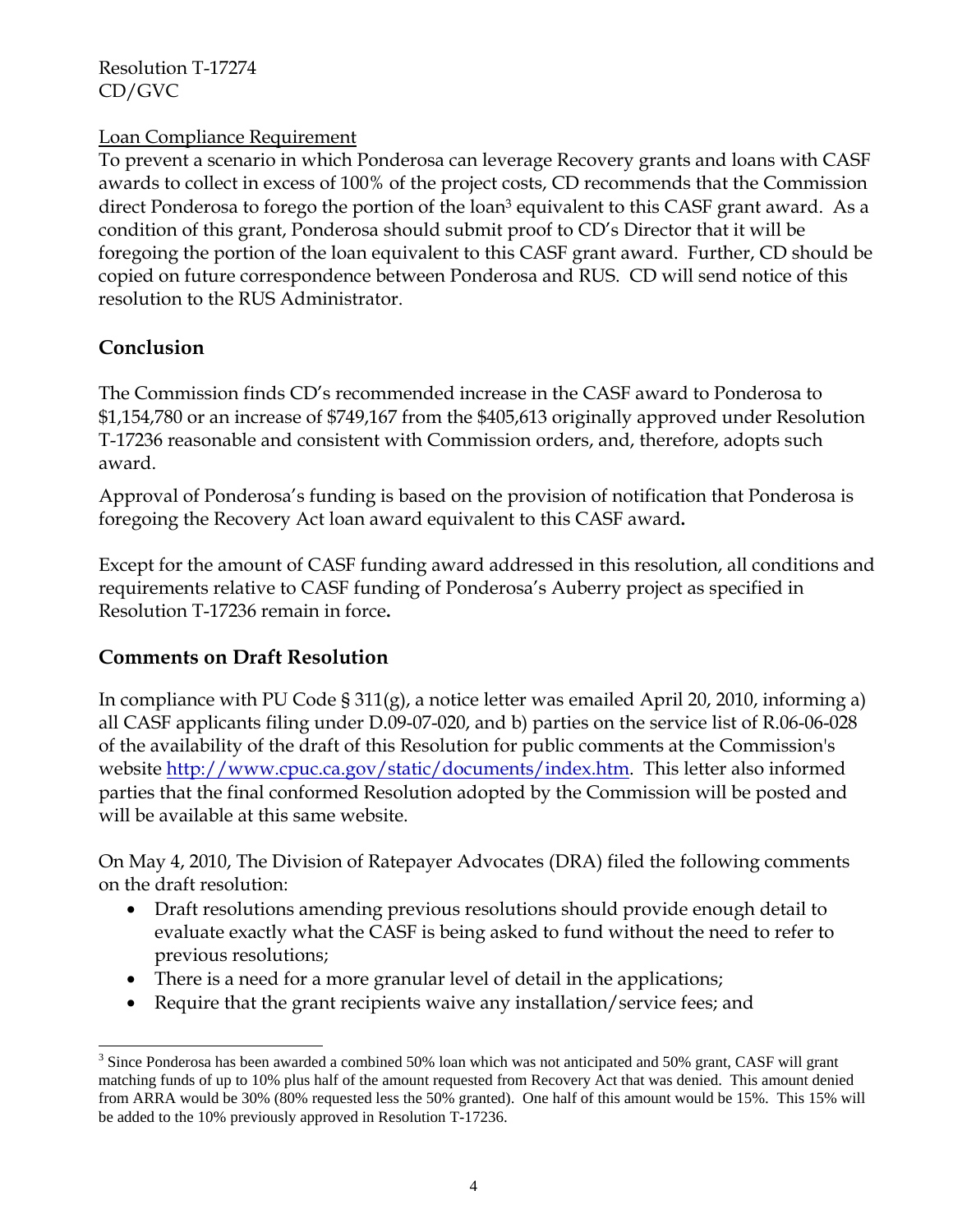> • A benchmark should be used to determine if the costs of a proposed project are reasonable.

The Commission had previously addressed the concerns raised by DRA in responses to comments filed by DRA in previous Resolutions, e.g., Resolutions T-17236, T-17240, T-17241 and T-17242. With respect to this resolution, CD's responses to DRA's filed comments are:

• Providing enough details on draft resolutions amending previous resolutions

CD agrees that where necessary, sufficient details should be provided to a draft resolution amending a previous resolution. In this case, however, where the amendment only involves adjusting the CASF funding level involved, there is no need to be repetitious of previously disclosed information provided in Resolution T-17236. This resolution effectively covers the details explaining the rationale for the CASF funding increase granted to Ponderosa.

• Need for a more granular level of detail in the applications

The level of information required to be submitted by applicants is prescribed in Resolutions T-17143 and T-17233 adopted by the Commission on June 12, 2008 and October 29, 2009, respectively.

• Waiving of any installation/service fees

The CASF program only funds a portion of the infrastructure costs. Installation/service fees are costs associated with operations and are therefore, not within the purview of the CASF grant. Any charges attendant to the provision of broadband service such as installation fees, are left to the discretion of the applicant/recipient as these may affect their revenue flows and the project's viability.

• On using a benchmark cost

-

"The Commission has already determined that CASF cost per household data cannot be standardized for all areas. In fact, the latest response to this issue is on page 12 of Resolution T-172334, where the Commission states that:

 "the overriding goal of the CASF program - that is to provide broadband service to areas where there is none or to improve the quality of broadband service to areas that currently suffer from unreliable, spotty and inferior speeds not geared towards the present economic and business need. It was not the intent of the

<sup>&</sup>lt;sup>4</sup> Resolution T-17233, adopted by the Commission on October 29,2009 approved CASF application requirements for broadband providers/applicants other than holders of telecommunications Certificate of Public Convenience and Necessity and registered wireless providers.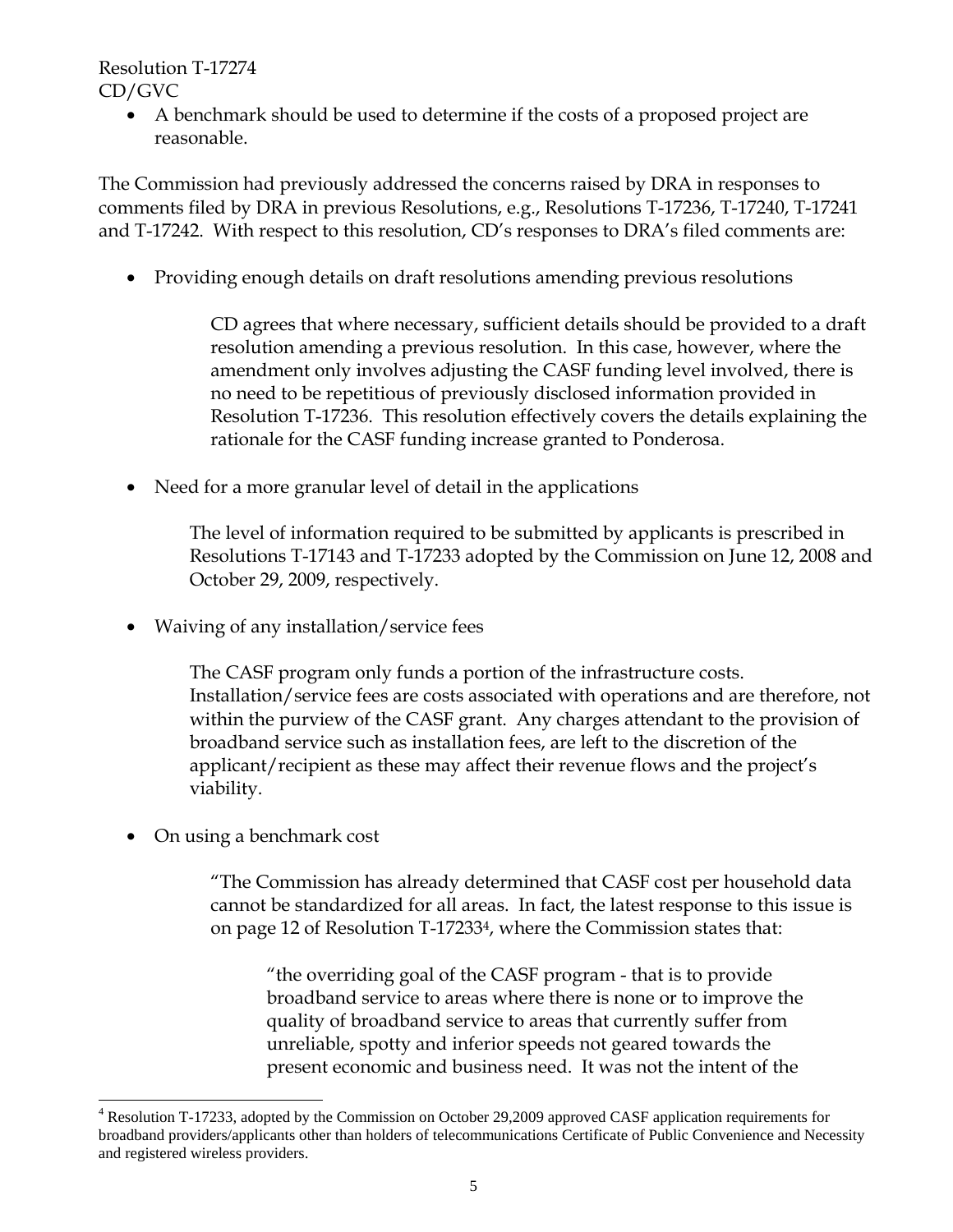> Commission to set a ceiling or an absolute minimum that applicants need to meet in order to qualify for funding. As the Commission has stated in several CASF resolutions adopting funding for projects, "low speed is better than no speed". Likewise, the areas that are being funded and will be funded by CASF are areas that have no broadband precisely because these are high cost areas that are characterized by rugged terrain and low population density, which would not otherwise be economically viable or make business sense for private entities to invest in without CASF funding assistance."

In summary, CASF project costs cannot be standardized precisely because not all areas have the same topographical characteristics, the same demographics or can be served by the same technology or infrastructure. Accordingly, we do not agree with the DRA recommendation that past approved CASF projects covering different areas should be used as an absolute basis to deny pending CASF projects, as it would unfairly prevent residents in areas of the State from receiving broadband service simply because they live in areas that are more costly to serve."5

## **Findings**

- 1. The CASF, implemented by Decision (D.) 07-12-054 was established as a two-year program that will provide matching funds of up to 40% of the total project costs for the deployment of broadband infrastructure in unserved and underserved areas in California.
- 2. Resolution T-17143, approved on June 12, 2008, adopted the application requirements and scoring criteria for the award of funds, a prescribed timeline for other filings and notifications including a projected Commission Meeting date for final approval of award(s).
- 3. On July 9, 2009, the Commission issued D.09-07-020 approving a new CASF schedule and plan for an additional round of broadband projects that would complement broadband grants awarded under the federal government's American Recovery and Reinvestment Act (Recovery Act). While retaining the 40% matching grant process, the Commission in this Decision authorized providers an option of seeking a 10% grant from the CASF concurrent with efforts to seek an 80% grant from the ARRA fund.
- 4. On November 20, 2009, in Resolution T-17236, the Commission approved contingent CASF funding or \$405,613 representing 10% of the project costs to provide broadband service to unserved areas in Fresno County. Ponderosa submitted the same project for funding under the Recovery Act during the first application round.
- 5. On April 8, 2010, Ponderosa sent a letter to the Director of the Communications Division (CD) requesting for an increase in their approved CASF award since the Recovery Act funding Ponderosa was able to secure was for a 50% loan/50% grant combination.

<sup>1</sup> 5 Resolution T-17236, pages 6 and 7; Resolution T-17237, pages 7-8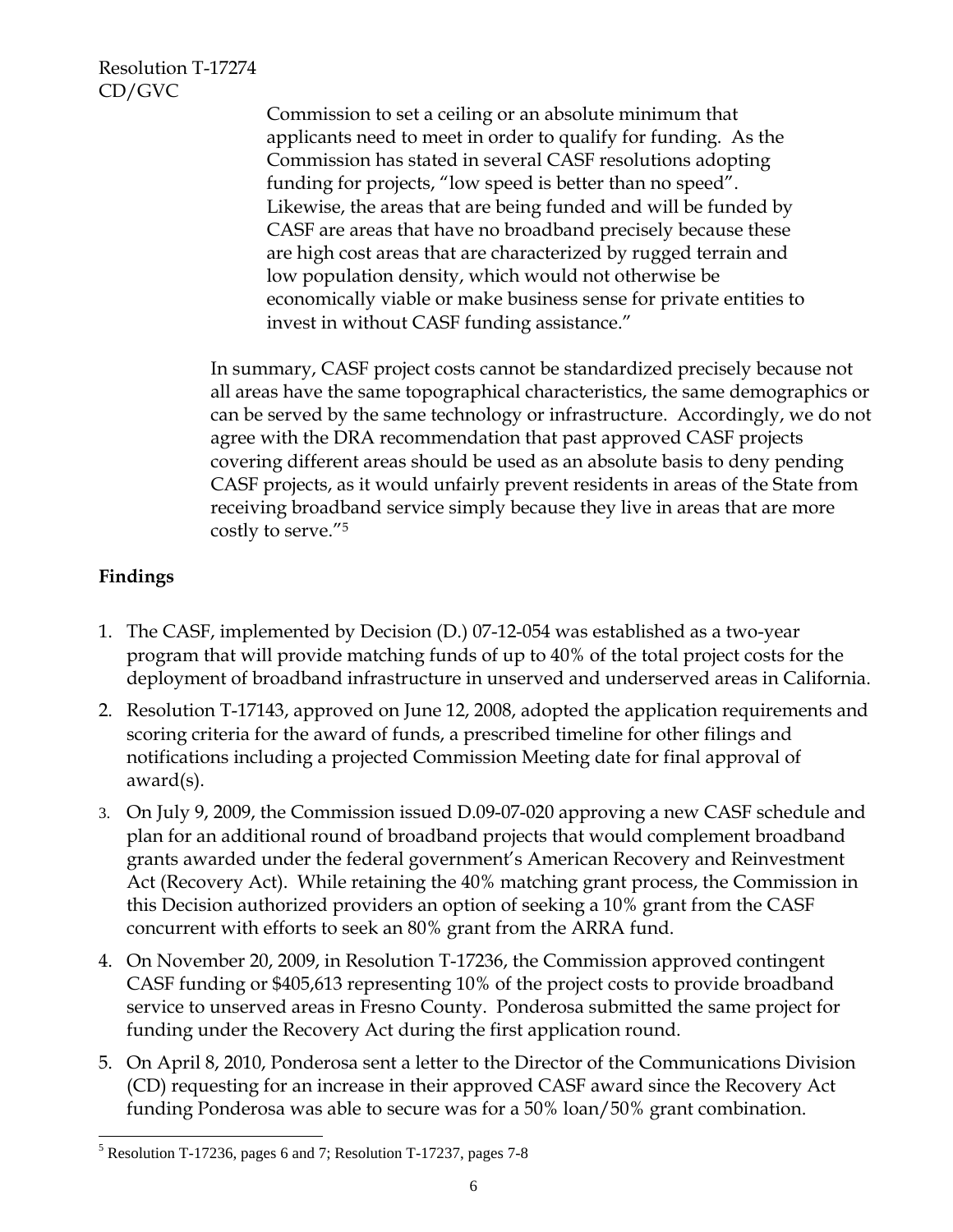- 6. Ponderosa estimates that the 50% loan/50% grant combination will result in losses in income before taxes of over \$100,000 during the first 5 years and raises concerns for the company that the project is not financially viable.
- 7. Although the income from broadband service may eventually improve, this may occur after equipment replacement is required. Ponderosa thus requests an increase in the CASF award to 50% of the \$1,926,430 loan amount in accordance with OP#7 of D.09-07- 020.
- 8. CD has determined that the increasing the CASF award to Ponderosa to \$1,154,780 or an increase of \$749,167 from the \$405,613 originally approved under Resolution T-17236 reasonable and consistent with Commission orders.
- 9. As a condition of this grant, Ponderosa should submit proof to CD's Director that it will be foregoing the portion of the loan equivalent to this CASF grant award. Further, CD should be copied on future correspondence between Ponderosa and RUS. CD will send notice of this to the RUS Administrator.
- 10. Except for the increase in Ponderosa's CASF award to \$1,154,780, all conditions and requirements relative to CASF funding of Ponderosa's Auberry project as specified in Resolution T-17236 should remain in force.
- 11. The Commission finds CD's recommended increase in the CASF award to Ponderosa for its Auberry project to \$1,154,780, as discussed in this resolution, to be reasonable and consistent with Commission orders and hereby adopts such award.
- 12. A notice letter was emailed on April 20, 2010, informing a) CASF applicants filing under D.09-07-020 and, b) parties on the service list of R.06-06-028 of the availability of the draft of this Resolution for public comments at the Commission's website http://www.cpuc.ca.gov/static/documents/index.htm. This letter also informed parties that the final conformed Resolution adopted by the Commission will be posted and available at this same website.
- 13. The Division of Ratepayer Advocates filed comments on the draft resolution on May 4, 2010. These comments are addressed by CD in this resolution.

# **THEREFORE, IT IS ORDERED that:**

- 1. The California Advanced Services Fund funding for Ponderosa's Auberry Project in unserved areas in Fresno County is increased to \$1,154,780 as discussed in the Discussion section of this resolution.
- 2. As a condition of this grant increase, Ponderosa shall submit proof to the Communications Division (CD) Director that it is foregoing that portion of the loan equivalent to this CASF grant award. Further, CD shall be copied on future correspondence between Ponderosa and RUS. CD shall send notice of this Resolution to the RUS Administrator.
- 3. Except for the amount of CASF funding award addressed in this resolution, all conditions and requirements relative to CASF funding of Ponderosa's Auberry project as specified in Resolution T-17236 remain in force.